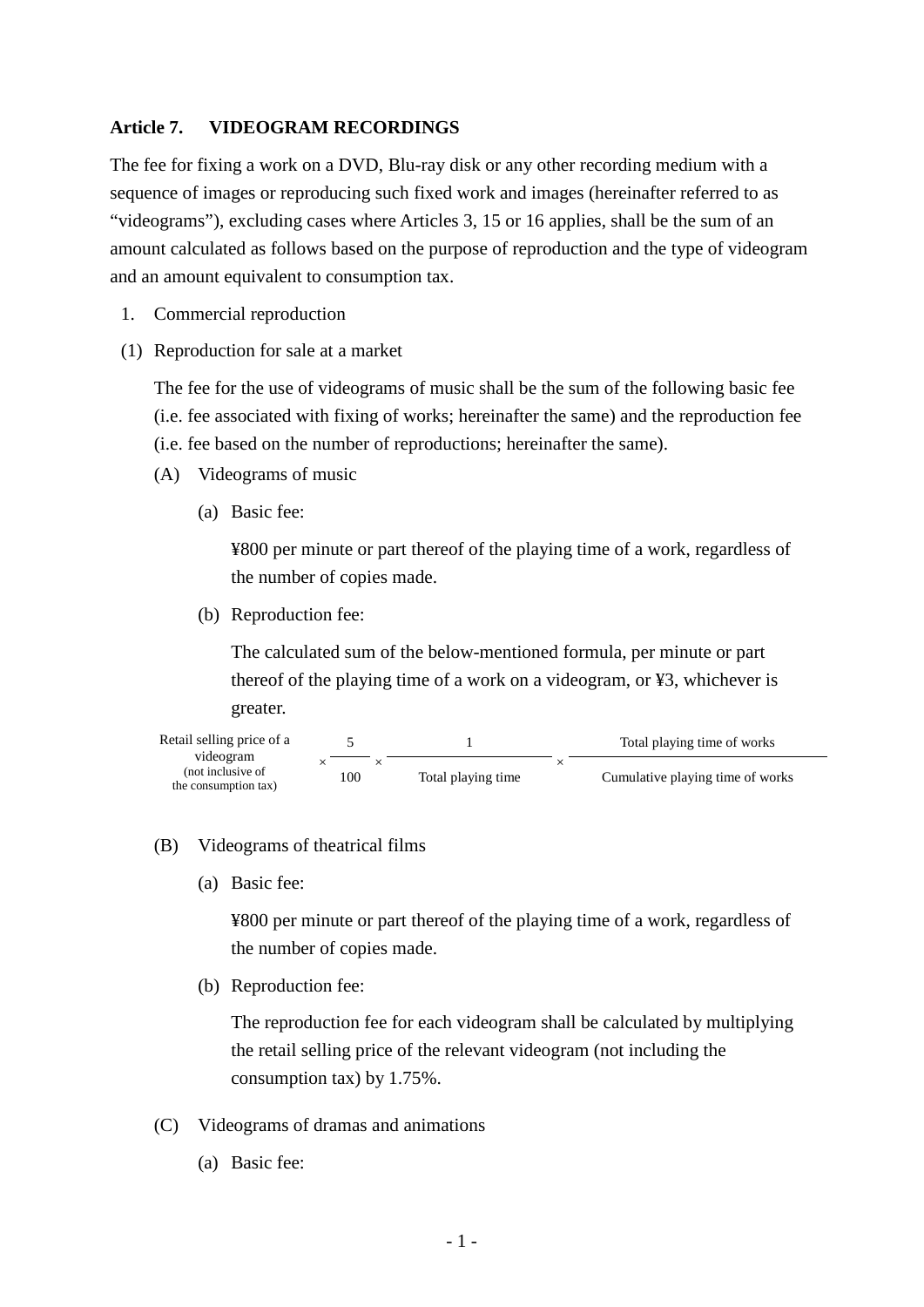¥800 per minute or part thereof of the playing time of a work, regardless of the number of copies made.

- (b) Reproduction fee:
	- a. If the total playing time of a work accounts for 60% of the total playing time of a videogram, the reproduction fee shall be the calculated sum of the below-mentioned formula, per minute or part thereof of the playing time of a work on a videogram, or ¥1.8, whichever is greater.

| Retail selling price of a      |     |                    | Total playing time of works      |
|--------------------------------|-----|--------------------|----------------------------------|
| videogram<br>(not inclusive of | 100 | Total playing time | Cumulative playing time of works |
| the consumption tax)           |     |                    |                                  |

- b. If the total playing time of a work accounts for more than 60% of the total playing time of a videogram, the reproduction fee shall be the sum set forth in (D)(b).
- (D) Videograms other than the above
	- (a) Basic fee:

¥800 per minute or part thereof of the playing time of a work, regardless of the number of copies made.

(b) Reproduction fee:

The calculated sum of the below-mentioned formula, per minute or part thereof of the playing time of a work on a videogram, or ¥2, whichever is greater.



- (2) Reproduction for production or recording of a bridal, etc.
	- (A) If an annual blanket licensing agreement is executed:
		- (a) Up to 5 musical works played

The fee for the use shall be as stated below if the number of copies of videograms (with the same contents recorded, regardless of type of recording media) is no more than 3.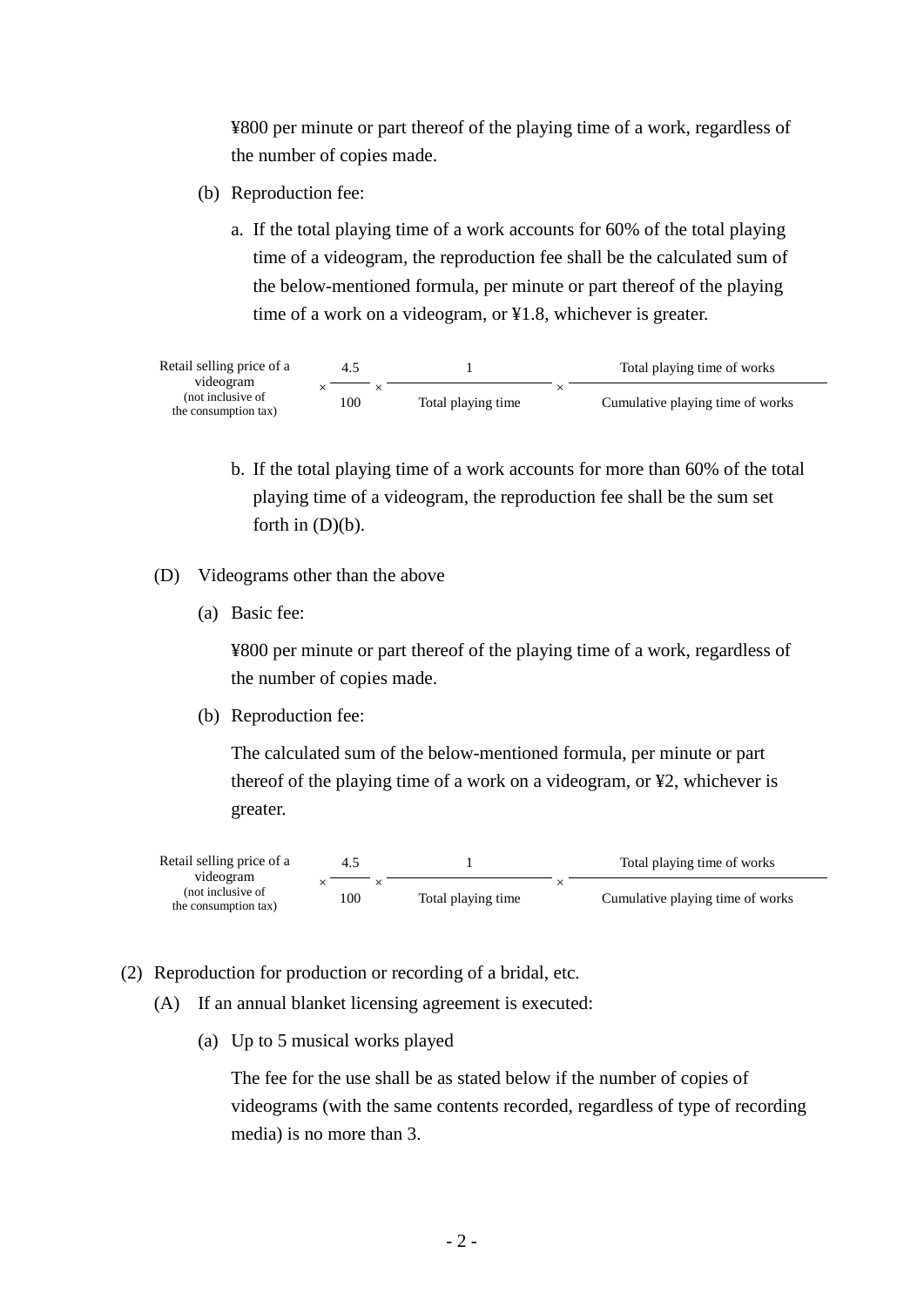| Number of copies | Number of musical<br>works played | Fee for the use |
|------------------|-----------------------------------|-----------------|
| Up to $3$        |                                   | 42,000          |
|                  | 2                                 | 44,000          |
|                  | $3$ to $5$                        | 45,000          |

If the number of copies is more than 3, the same amount shall be added to the fee for the use for each additional 3 copies.

#### (b) More than 5 musical works played

The fee for the use shall be as stated below if the number of copies of videograms (with the same contents recorded, regardless of type of recording media) is no more than 3.

a. If there is no surplus after dividing the number of musical works played by 5:

The fee for the use shall be ¥5,000 per 5 works.

b. If there is a surplus after dividing the number of musical works played by 5:

The fee for the use shall be the sum of the amount obtained by multiplying the quotient obtained by dividing the number of musical works played by 5 (rounded down to the nearest integral number) by ¥5,000 by the following amount according to the number of surplus.

| Number of copies | Number of surplus | Fee for the use |
|------------------|-------------------|-----------------|
|                  |                   | 42,000          |
| Up to $3$        |                   | 44,000          |
|                  | $3$ to 4          | 45,000          |

If the number of copies is more than 3, the same amount shall be added to the fee for the use for each additional 3 copies.

(B) In cases other than (A)

The fee for the use shall be ¥4,000 per work if the number of copies of videograms (with the same contents recorded, regardless of type of recording media) is no more than 3.

If the number of copies is more than 3, the same amount shall be added to the fee for the use for each additional 3 copies.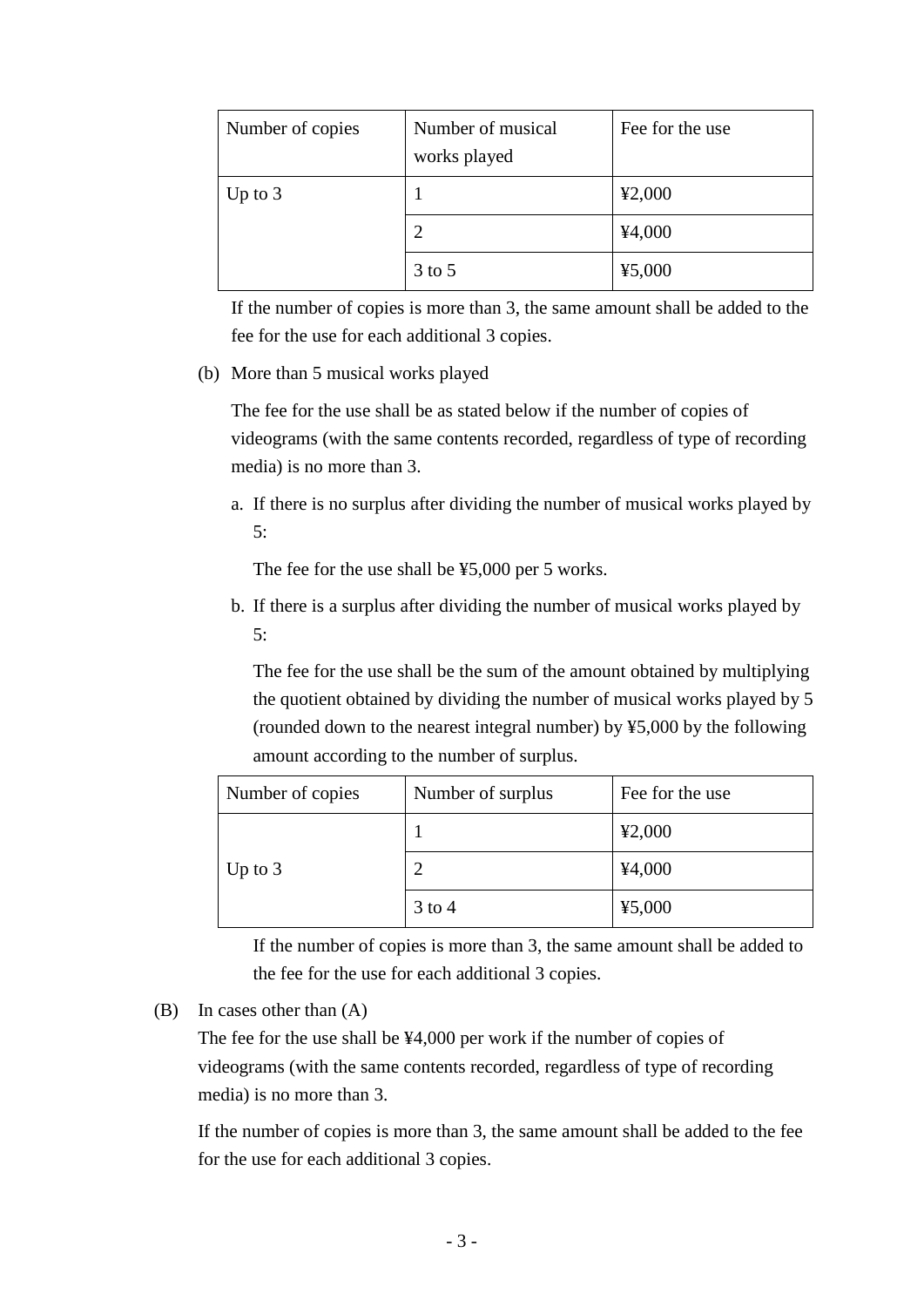(3) Reproduction for purposes other than (1) and (2)

The fee for the use shall be the sum of the following basic fee and the reproduction fee.

- (A) Videograms of music
	- (a) Basic fee:

¥800 per minute or part thereof of the playing time of a work, regardless of the number of copies made.

(b) Reproduction fee:

The reproduction fee shall be the following amount per minute or part thereof of the playing time of a work according to the number of copies made.

Up to 50 copies: ¥350

More than 50 copies: ¥350 plus ¥7 for each copy exceeding 50

- (B) Videograms other than videograms of music
	- (a) Basic fee:

¥800 per minute or part thereof of the playing time of a work, regardless of the number of copies made.

(b) Reproduction fee:

The reproduction fee shall be the following amount per minute or part thereof of the playing time of a work according to the number of copies made.

Up to 50 copies: ¥220

More than 50 copies: ¥220 plus ¥4.4 for each copy exceeding 50

- 2. Non-commercial reproduction
- (1) Reproduction for production or recording of a bridal, etc.

The fee for the use shall be ¥2,000 per work if the number of copies of videograms (with the same contents recorded, regardless of type of recording media) is no more than 3.

If the number of copies is more than 3, the same amount shall be added to the fee for the use for each additional 3 copies.

(2) Reproduction for purposes other than (1)

The fee shall be a sum obtained by multiplying the amount set forth in  $1(3)(B)$  by 50%.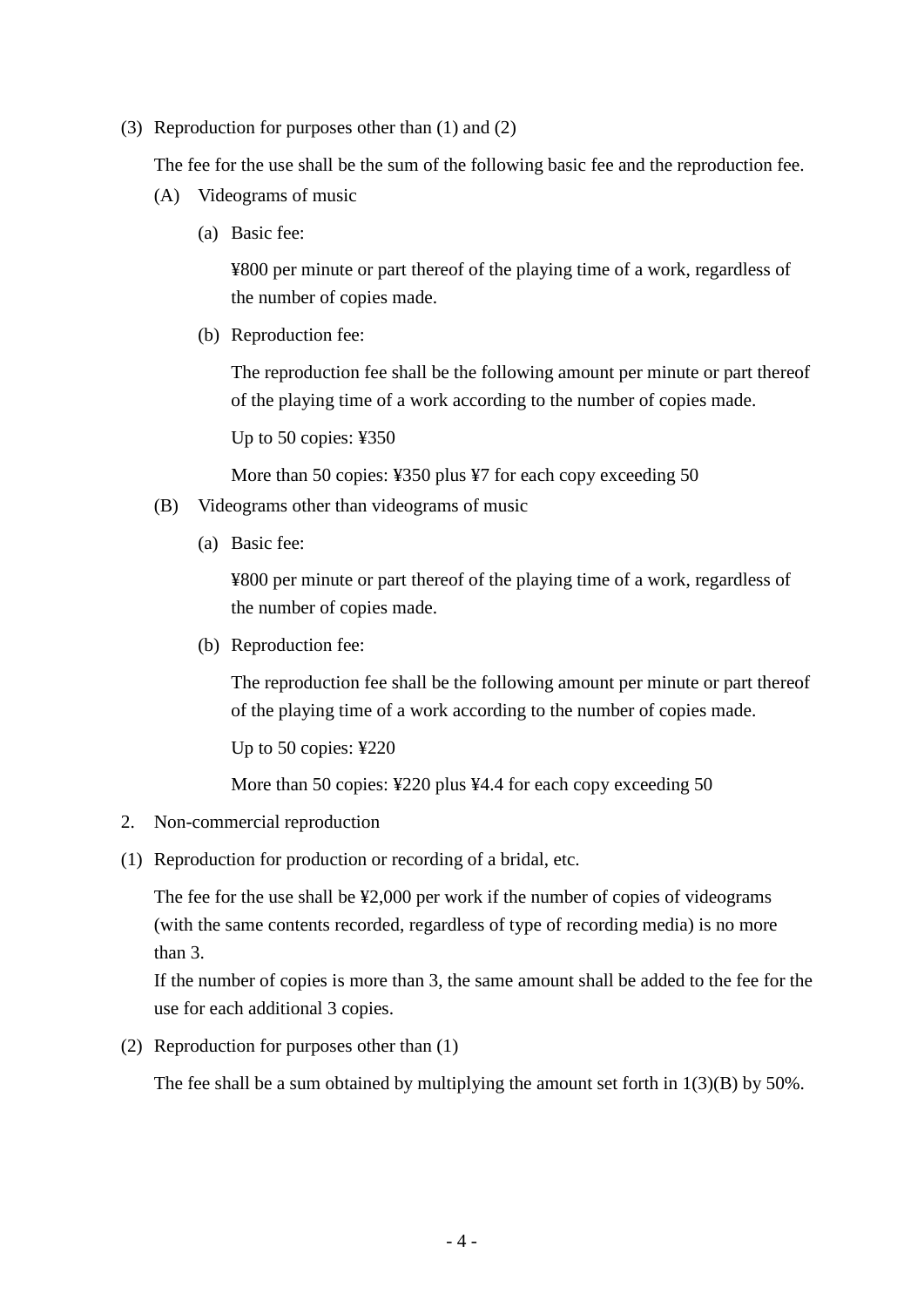# **Notes for Videogram Recordings**

### *Term definitions*

- (i) In this Article, the terms shall be defined as follows.
	- (a) Commercial reproduction

"Commercial reproduction" refers reproduction performed for a charge by persons whose purpose is making a profit or reproduction performed by persons other than such profit-making person (not including the case in which an amount equal to actual costs is charged) for the purpose of distributing copies to a third party.

(b) Non-commercial reproduction

This means reproduction other than the reproduction defined in (a) such as reproduction performed for non-commercial purposes by educational institutions, non-commercial entities or private persons in order to distribute copies without charge.

(c) Videograms of music

"Videograms of music" refers to the following videograms.

- a. Videograms mainly consisting of images of musical performance or singing such as concerts and music events
- b. Videograms in which music suitable for scenes in opera, musical, ballet, etc. is used and music is used as a main subject (excluding those included in (d).)
- c. Videograms made mainly to support karaoke singing or musical performance
- d. Other videograms made mainly to let people listen to music
- (d) Videograms of theatrical films

"Videograms of theatrical films" refers to the reproduction of theatrical films ("reproduction of theatrical films" refers to a fixed series of moving images, regardless of the recording media, for the purpose of public projection at theaters and other places) (excluding those defined in (c) a. c. or d.).

(e) Videograms of dramas and animations

"Videograms of dramas and animations" refers to videograms in which actors and characters play a role in a story such as television dramas, animations and theatrical performances (excluding those defined in (c) or (d).)

(f) Other videograms

"Other videograms" refers to the videograms other than those defined in (c), (d) or (e).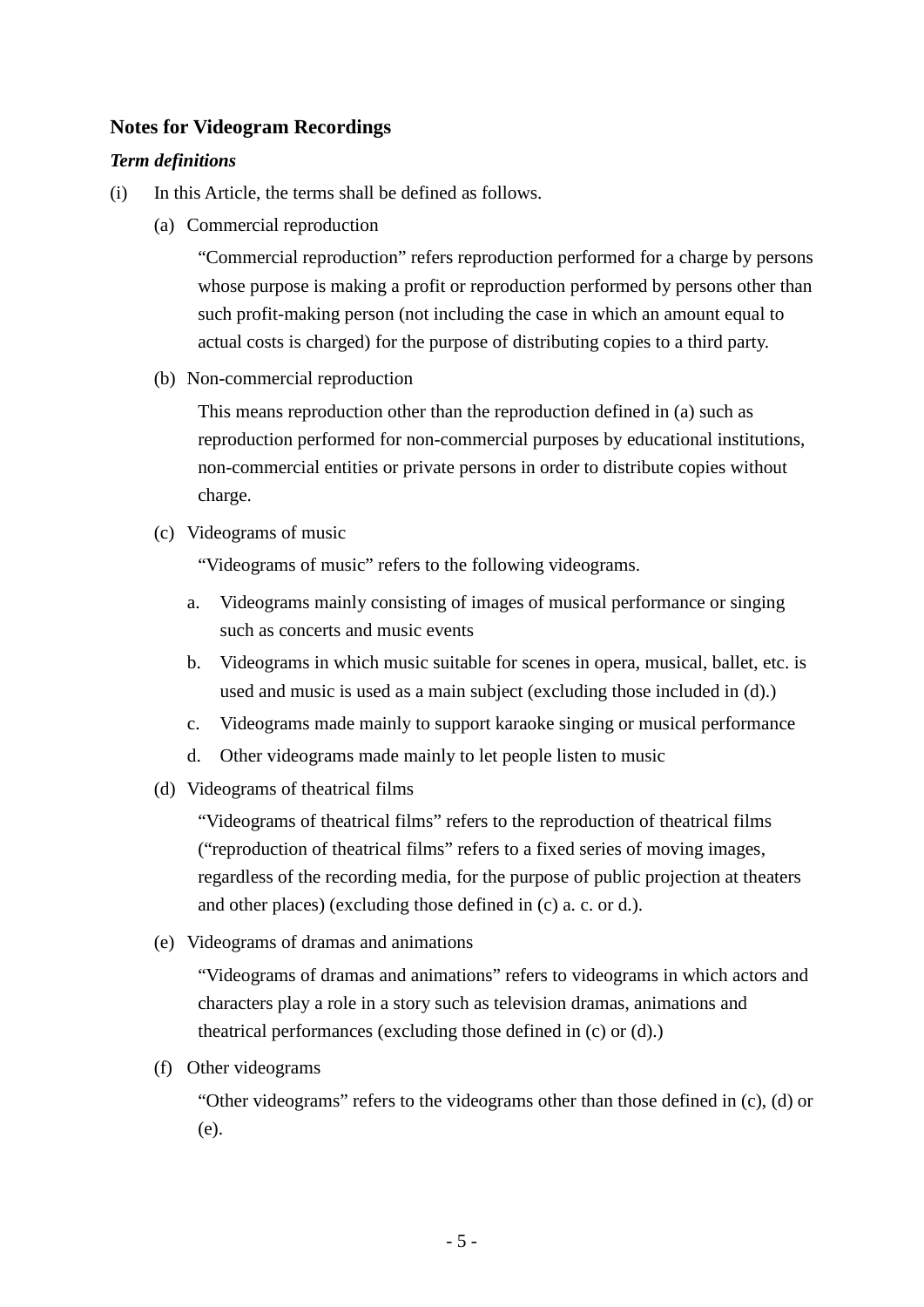(g) Bridal, etc.

"Bridal, etc." shall mean a marriage ceremony, bridal party or other similar events.

(h) Total playing time

"Total playing time" means a period of time required for playback, rounded up to the nearest minute.

(i) Total playing time of works

"Total playing time of works" means the calculated sum of the playing of the works, rounded up to the nearest minute after summation.

(j) Cumulative playing time of works

"Cumulative playing time of works" means the calculated sum of the playing time of the works, any fractions of minute in which have been rounded to one minute.

# *Special rules for fee calculation*

- (ii) Only the reproduction fee shall be applied for the use of a work on a videogram reproducing a product which has already been published under the authorization for synchronization.
- (iii) The fee for intermittent or receptive uses of a work on a videogram shall be the calculated sum of the playing time thereof depending on each method for the use of lyrics or music. In this case, the cumulative playing time of works shall be calculated by using such calculated sum of the playing time of a work.
- (iv) If the basic fee for a foreign work is designated by a trustor, the fee for the use, not inclusive of the amount equal to the consumption tax, shall be the sum calculated by replacing the amount of basic fee calculated under the provisions of 1(1) and (3) and 2(2) with the designated amount and shall be the sum obtained by adding the designated amount to the amount set forth in the provisions of 1(2) and 2(1).
- (v) The provision of  $1(1)(B)$  shall apply to the fee for the use of videograms reproduced with the license granted on or before September 30, 2016 (to the extent that the total playing time of works accounts for 60% or less of the total playing time of videograms of dramas or animations and the product number or retail selling price is not changed).

## *Arrangements for usages where this Article is not applicable*

(vi) With respect to the use on videogram recordings, in the event the type of use or some specific circumstances prevent the rates under this Article from being applicable, the fee shall be determined within the scope of the rates and amounts set forth in this Article upon negotiation with the user.